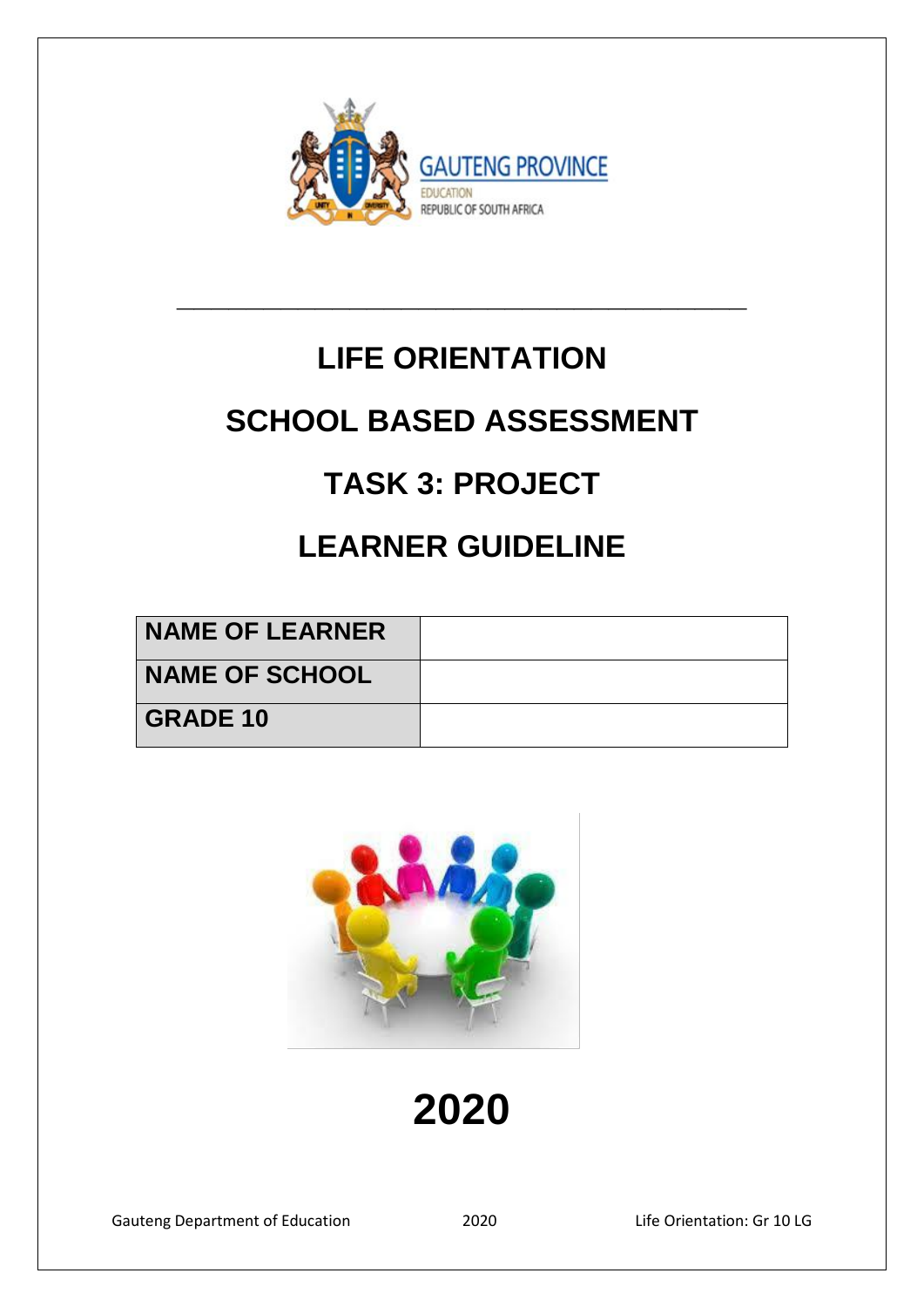## TASK 2: PROJECT (GRADE 10) COVER PAGE TASK: PROJECT

| NAME OF LEARNER       |  |
|-----------------------|--|
| GRADE 10              |  |
| <b>NAME OF SCHOOL</b> |  |

|                  | Teacher's Mark |         | HOD / School |         | <b>District</b> |         | Provincial |         |
|------------------|----------------|---------|--------------|---------|-----------------|---------|------------|---------|
| Activity         |                |         | Moderator    |         | Moderator       |         | Moderator  |         |
|                  | <b>Mark</b>    | Initial | Mark         | Initial | <b>Mark</b>     | Initial | Mark       | Initial |
|                  |                |         |              |         |                 |         |            |         |
| Activity 1: [34] |                |         |              |         |                 |         |            |         |
| Activity 2: [46] |                |         |              |         |                 |         |            |         |
|                  |                |         |              |         |                 |         |            |         |

| <b>OVERALL FEEDBACK TO THE LEARNER:</b> |  |
|-----------------------------------------|--|
|                                         |  |
|                                         |  |
|                                         |  |
|                                         |  |
|                                         |  |
|                                         |  |
|                                         |  |

| <b>MODERATION</b>         | <b>NAME</b> | <b>SIGNATURE</b> | <b>DATE</b> |
|---------------------------|-------------|------------------|-------------|
| Teacher / Marker          |             |                  |             |
|                           |             |                  |             |
| HOD / School              |             |                  |             |
| Moderator                 |             |                  |             |
| <b>District Moderator</b> |             |                  |             |
|                           |             |                  |             |
|                           |             |                  |             |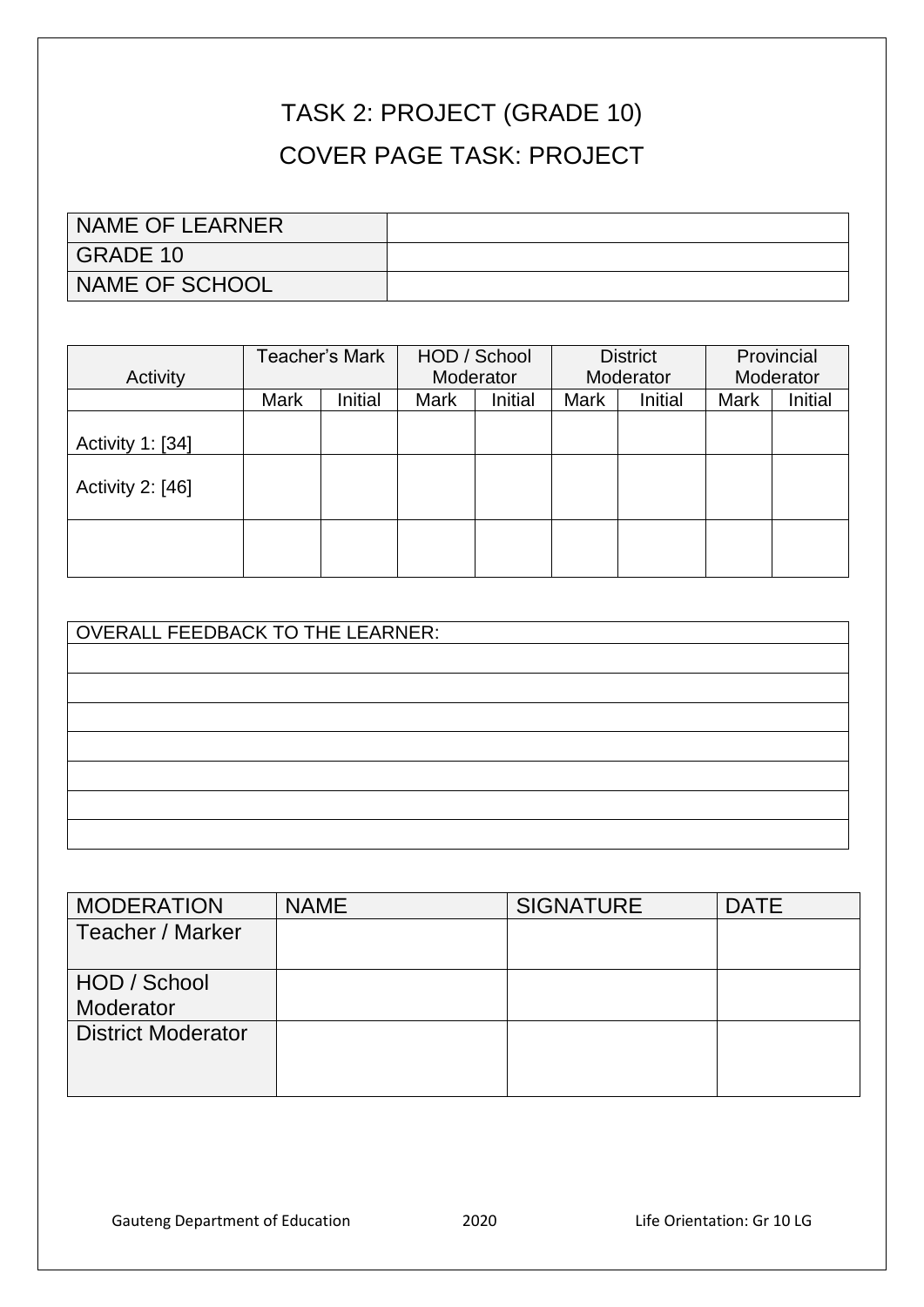### **TERM**

## **PROJECT GRADE 10**



| <b>TOPIC</b>          | <b>Social and Environmental Responsibility</b>                                |
|-----------------------|-------------------------------------------------------------------------------|
| <b>CRITICAL</b>       | Social issues associated with poverty in communities<br>➤                     |
| <b>QUESTIONS</b>      | Harmful effects associated with the related issues<br>⋗                       |
| <b>/ISSUES</b>        | Ubuntu, Change and improving a situation<br>➤                                 |
|                       | Understanding the value of contribution,<br>➤                                 |
| <b>SUB-TOPICS</b>     | Social issues that impact negatively on communities;<br>$\blacktriangleright$ |
|                       | Social, constructive and critical thinking skills necessary to<br>➤           |
|                       | participate in civic life.                                                    |
| <b>PURPOSE</b>        | $\triangleright$ Create awareness of a social issue in regards poverty and    |
|                       | contributions to alleviation of the social issue - Poverty-                   |
|                       | related issues                                                                |
| <b>Duration</b>       | 6 weeks                                                                       |
| Date of               | 24 August                                                                     |
| submission            |                                                                               |
| <b>CONCEPTS</b>       | responsibility, environmental responsibility, social issue,                   |
|                       | environmental issue, contemporary social issues, harmful                      |
|                       | effects, contemporary environmental issues, social justice,                   |
|                       | environmental justice, social thinking skills, critical thinking              |
|                       | skills; Ubuntu; contribution, volunteerism, community services,               |
|                       | projects and organisations; local communities; global                         |
|                       | communities; sustainability, poverty alleviation, corporate                   |
|                       | social responsibility, individual and social responsibility.                  |
| <b>ACTIVITY 1: 34</b> | /40                                                                           |
| <b>ACTIVITY 2: 46</b> | /40                                                                           |
| <b>TOTAL</b><br>:80   | /80                                                                           |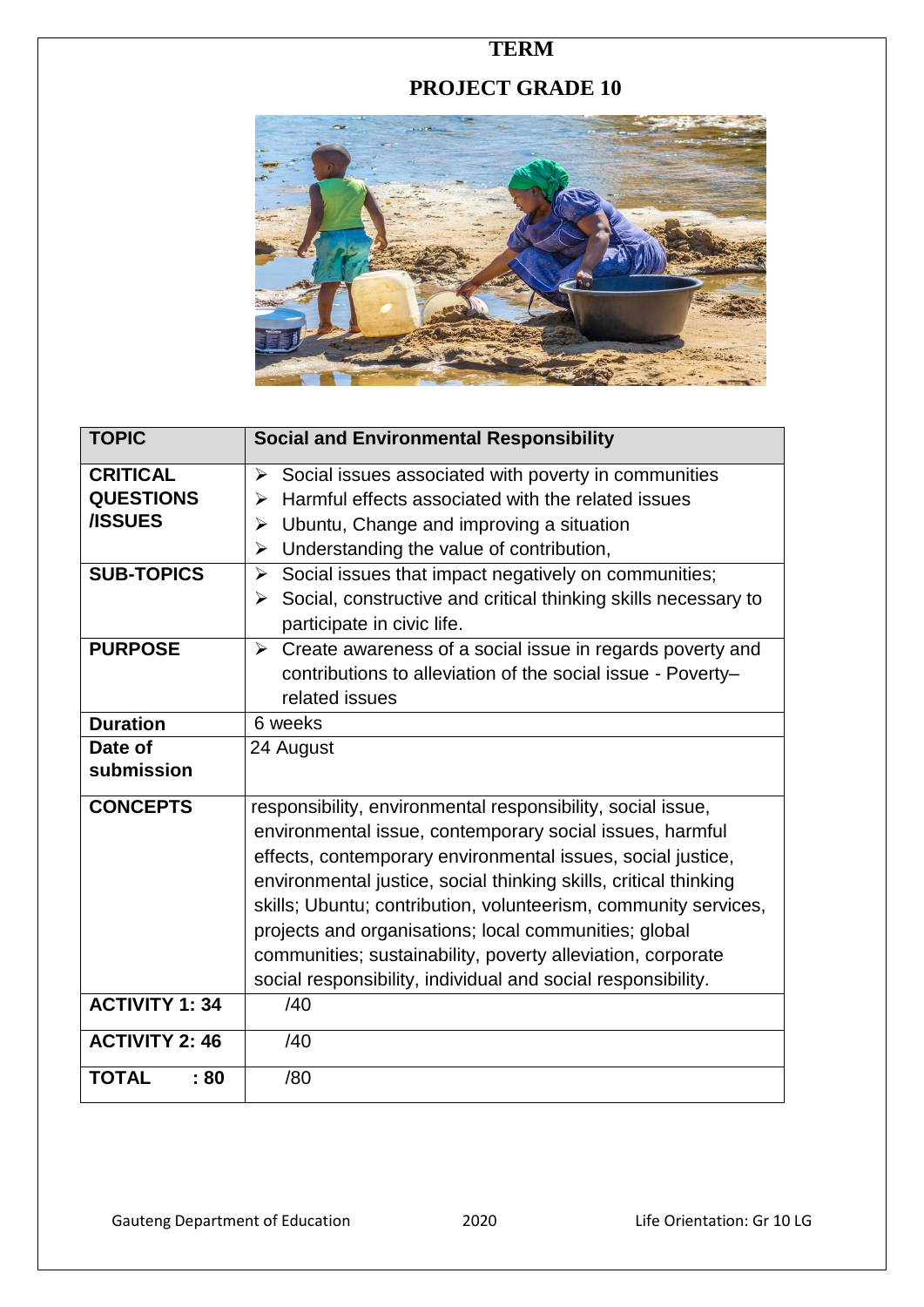#### **INSTRUCTIONS TO LEARNERS (You should complete both activities)**

#### **ACTIVITY 1**

In this activity, you need to **participate** in the community activity to show how you will contribute to civic responsibility and nation building.

#### **ACTIVITY 2**

In activity 2 you should identify any **ONE** organisation, institution or project that you would like to assist to address social issues

#### **ACTIVITY 1:**

Choose one social issue from the provided least below:

- violent crime,
- poverty,
- HIV and AIDS,
- safety and security,
- unequal access to basic resources,
- lack of basic services (water and health services)

| 1.1 Name the social issue that you have chosen.                                                                                                                                                                      | (1)                                      |
|----------------------------------------------------------------------------------------------------------------------------------------------------------------------------------------------------------------------|------------------------------------------|
| 1.2 Explain FOUR contributory factors to the chosen social problem locally<br>and globally.                                                                                                                          | $(4 \times 2)$ (8)                       |
| 1.3 Discuss TWO consequences of the social problem on                                                                                                                                                                |                                          |
| the individual<br>$\bullet$<br>the community<br>$\bullet$                                                                                                                                                            | $(2 \times 2)$ (4)<br>$(2 \times 2)$ (4) |
| 1.4 Describe how the following concepts could help to fight social challenges:<br>social and environmental responsibility<br>$\bullet$<br>Ubuntu<br>$\bullet$<br>social activism<br>$\bullet$<br>social justice<br>٠ | (2)<br>(2)<br>(2)<br>(2)                 |
| 1.5 Evaluate the extent to which the Government has contributed to                                                                                                                                                   |                                          |
| social grants                                                                                                                                                                                                        | (3)                                      |
| nutrition<br>$\bullet$                                                                                                                                                                                               | (3)                                      |
| school fees                                                                                                                                                                                                          | (3)                                      |
| health care                                                                                                                                                                                                          | (3)                                      |
| housing                                                                                                                                                                                                              | (3)                                      |
| <b>Activity 1 Subtotal [40]</b>                                                                                                                                                                                      |                                          |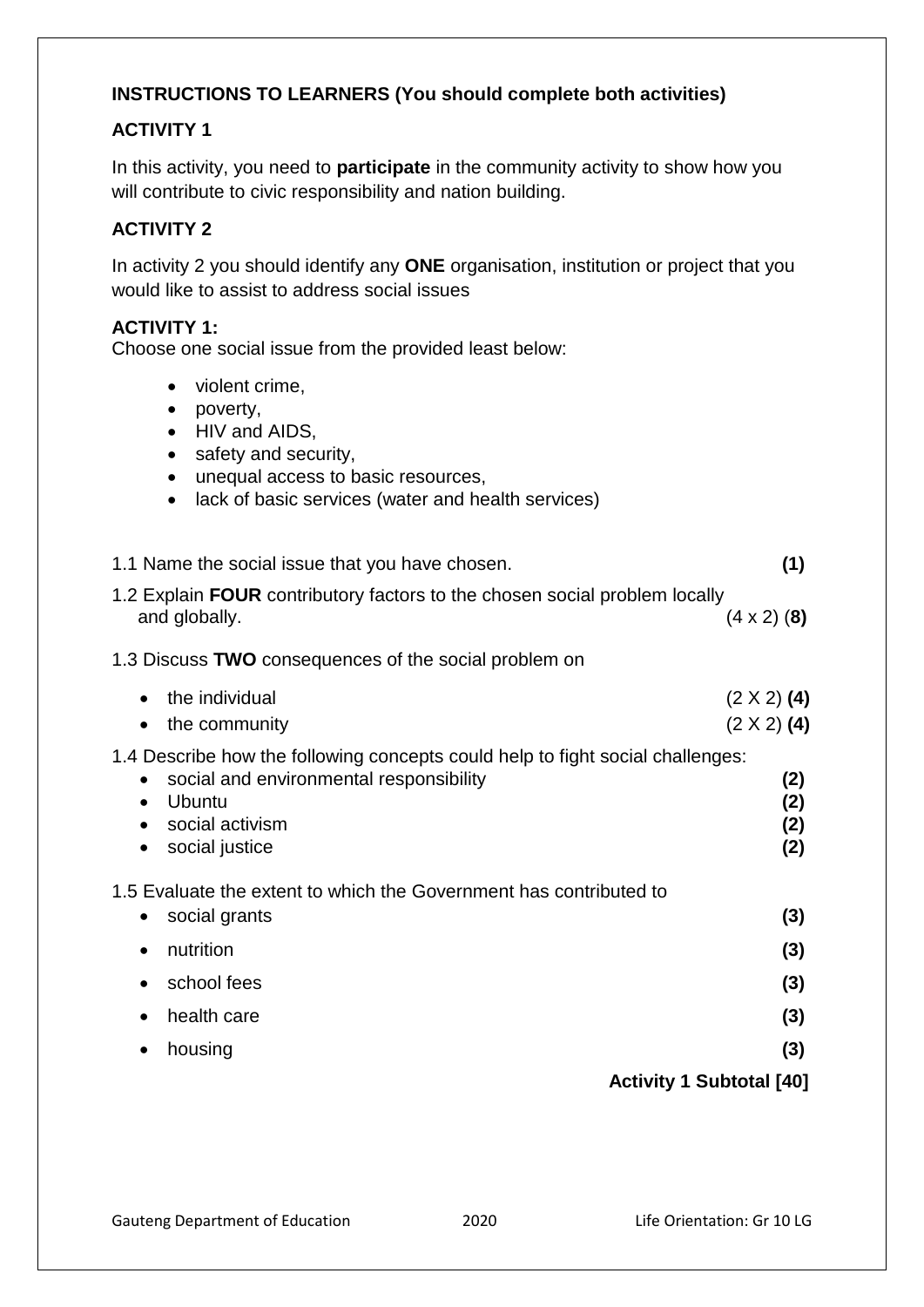#### **ACTIVITY 2: COMMUNITY PARTICIPATION**

Write a report of about **FIVE** pages on your **PROJECT** 

**TOPIC**: Make every day a Mandela Day

| 2.1 Name the organization, institution or project that you will support. Include                                                           |             |
|--------------------------------------------------------------------------------------------------------------------------------------------|-------------|
| their address and or website                                                                                                               | (3)         |
| 2.2 Explain TWO ways how the organisation supports the community.                                                                          | $(2x2)$ (4) |
| 2.3 Explain your role as a volunteer to support the community activity                                                                     | (2)         |
| 2.4 Discuss TWO challenges experienced by the organisation.                                                                                | $(2x2)$ (4) |
| 2.5 State the date and time-period of your participation                                                                                   | (2)         |
| 2.6 Show evidence that permission was granted to work as volunteer in the<br>organization or project                                       | (3)         |
| 2.7 Attach evidence of your involvement that shows your community participation                                                            |             |
| this could be photographs, pictures, video clips etc.                                                                                      | (3)         |
| 2.8 Explain whether you made any contribution to the project.                                                                              | (2)         |
| 2.9 What have you learnt from your project?                                                                                                | (3)         |
| 2.10 Discuss TWO challenges that you have encountered during your                                                                          |             |
| participation                                                                                                                              | (4)         |
| 2.11 Evaluate whether the organisation has a positive or negative impact on the                                                            |             |
| community.                                                                                                                                 | (4)         |
| 3. Recommendations<br>Recommend how the organization can improve on the identified challenges to<br>improve their support on the community | (2)         |
| 4. Bibliography                                                                                                                            |             |
| Include a bibliography according to an acknowledged reference technique.                                                                   |             |
| Use a minimum of FOUR resources used to conduct your research                                                                              |             |
| <b>Activity 2 Subtotal [40]</b>                                                                                                            |             |

 **TOTAL [80]**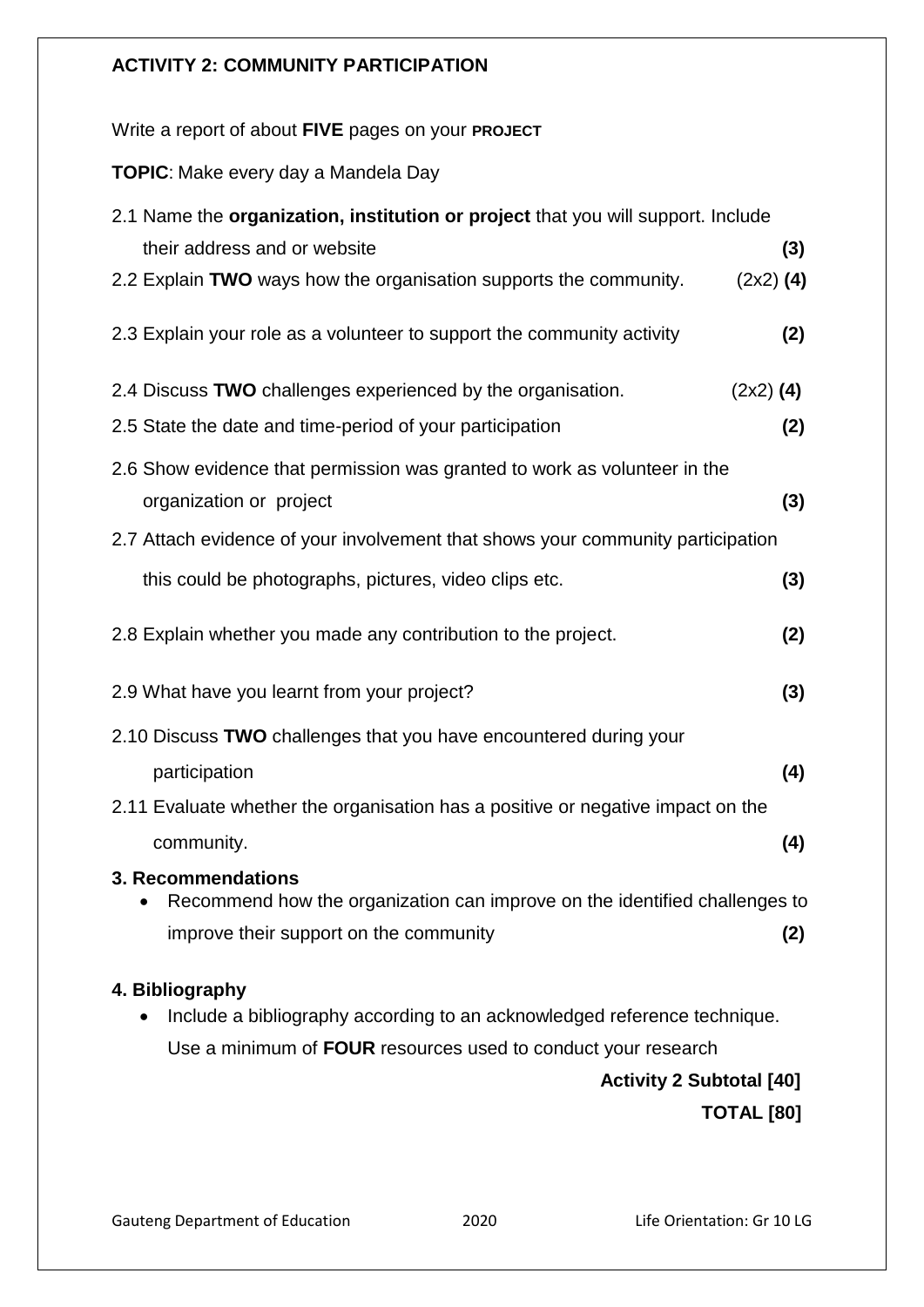#### **Guidelines for a project & notes to the learner**

#### **What is a Project?**

- A project is a piece of work in which your knowledge, skills and values regarding the topic will be demonstrated.
- The project will require extended reading and writing.
- **The project will involve thorough investigation and sourcing information**
- **Thorough planning should take place and be followed by research**

#### **Some ideas on how to do your project:**

- Conduct research in a chosen topic
- Research information on the topic from books, magazine, journals, internet, etc. **NOTE:**
- **Look for books on the topic in the local library or browse the internet, using** keywords from your project tittle to search for information.
- Collect newspapers, magazine and journal articles on your chosen topic.

#### **How to compile a BIBLIOGRAPHY?**

#### **Presentation:**

Present a typed or neatly handwritten task with sub-headings and clear numbering related to the criteria. It must be presented bound or stapled. The numbering of questions serves to provide structure to the task. Please follow the same numbering systems as used in the task.

TAKE NOTE of the intricacies of punctuation, full stops, commas, colons, etc.

These are very important in referencing format!!!

#### **BOOKS**

Author, Initial(s). Year. Name of BOOK. Edition. Place: Publisher

Armstrong, F. & Barton. L. 1999. Disability, Human rights and education: Crosscultural perspectives. 2<sup>nd</sup> edition. Buckingham: Open University Press.